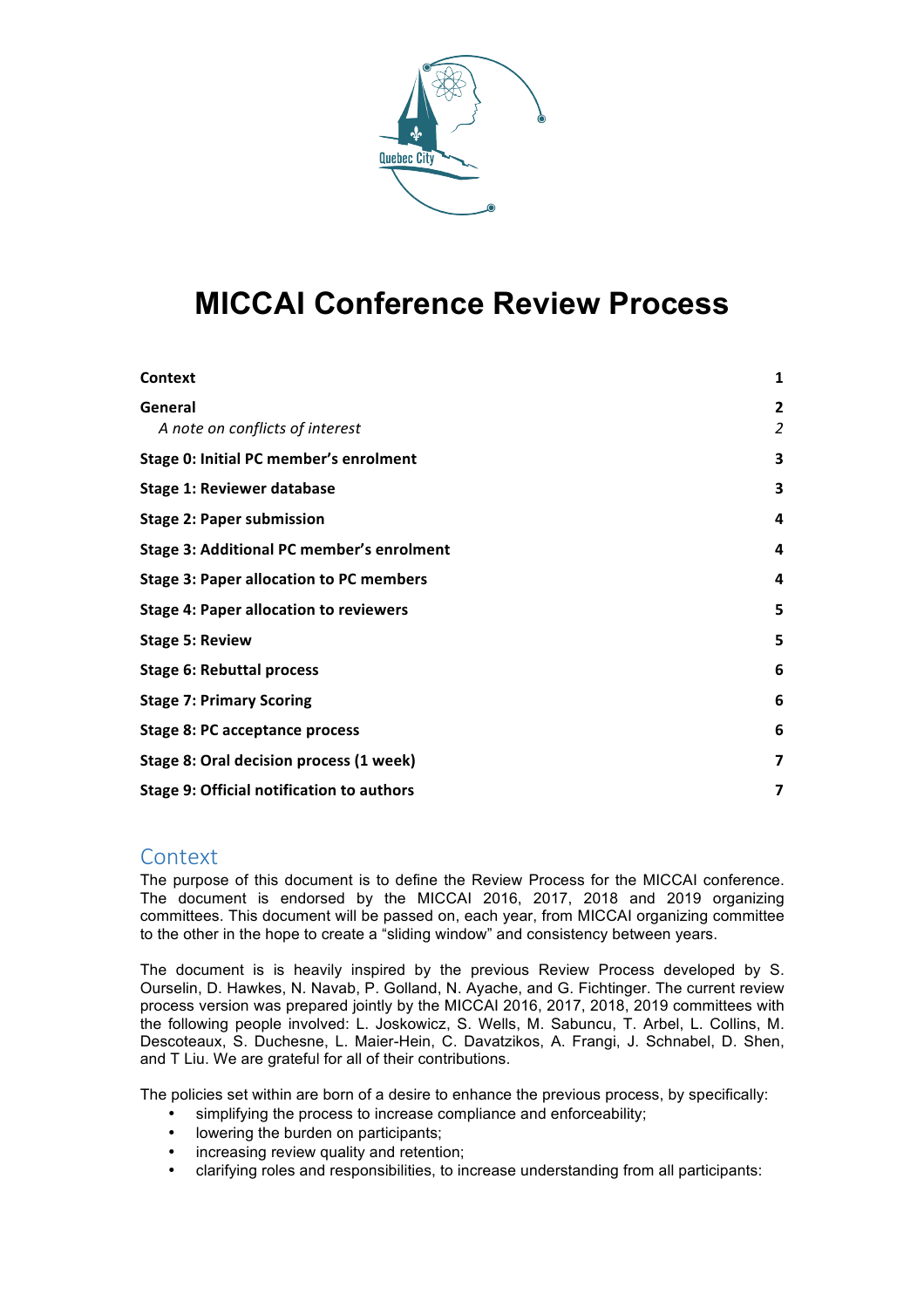

- decreasing the appearance of arbitrariness in the decision making process, by being more transparent; and
- reducing costs.

As in previous MICCAI conferences, the goal of the MICCAI Conference review process is to select the best papers in each discipline. This selection should be fair, taking into consideration the specialized nature of our discipline and the size of our community; efficient, in not wasting valuable time, effort and funding from our peers; and just, in exploiting the consensus of peer comments. The changes over the previous process address the goals above and are in large part possible by using Microsoft's Conference Managing System (**CMT**) and exploiting recently developed add-ons that leverage tools from machine learning and computer vision conferences (detailed later).

#### General

This summary is made public so that all participants understand the review process and can plan accordingly.

The MICCAI 2017 review process will be chaired by the following individuals:

Program Co-Chairs:

Program Chair: M. Descoteaux, U. Sherbrooke

D. Louis Collins, McGill U.

- P. Jannin, U. Rennes I
- L. Maier-Hein, DKF Z
- M. Sabuncu, Harvard, MICCAI 2016 representative
- J. Schnabel, KCL, MICCAI 2018 representative

The Program Chair will create two bodies of participants that are essential to the review process:

- The Program Committee (PC), composed of Area Chairs (ACs); and
- The College of Reviewers (Reviewers)

The following documents supplement the following guide, and are available on the MICCAI 2017 conference website:

- Annex A MICCAI 2017 Timeline
- Annex B Program committee member invitation letter
- Annex C Reviewer invitation letter
- Annex D Anonymization rules
- Annex E Reviewing guide
- Annex F Rebuttal quide
- Annex G Preliminary program schedule for MICCAI 2017

#### A note on conflicts of interest

Conflicts of interest are inevitable in a community as networked as ours. To handle such conflicts, the MICCAI Program Chairs will rely on author's and reviewer's professional behaviour, augmented with automated means.

The main check for conflicts will be done using Researcher.cc, which is used by CMT, as well as other well-known conferences such as CPVR, NIPS, and ICML. Researcher.cc requires only a Google scholar profile (https://scholar.google.com) and DBPL profile (http://dblp.uni-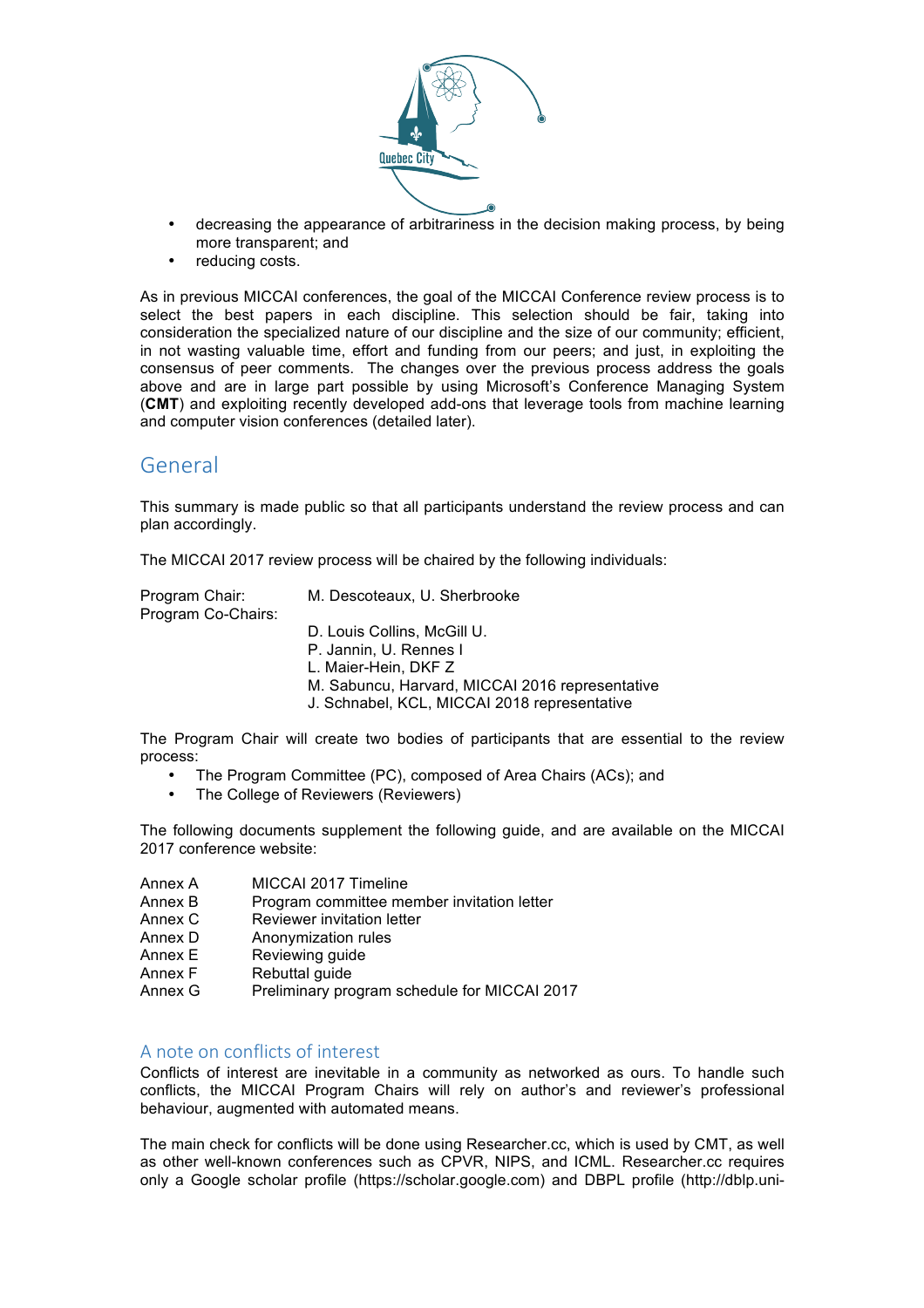

trier.de) for ACs, reviewers and authors. No additional information is necessary. Using these two sources, Researcher.cc extracts institutional information and checks automatically for conflict.

For MICCAI 2017, we will automatically create Researcher.cc profiles from all names and emails exported from the Precision Conference System (PCS; used in prior MICCAI editions). Reviewers will then receive an email with detailed instructions to double-check their information and make changes if needed. Authors will also need to make sure they have a Researcher.cc account, and provide their Google scholar and DBPL profiles when submitting their papers to manage conflicts between authors and reviewers.

MICCAI conference organizers should also coordinate with the MICCAI society on ethics issues such as: i) which individuals are currently barred from any role, and ii) alert the society to any apparent unethical behavior.

#### Stage 0: Call for PC members

The Society should maintain a database of past ACs and reviewers. Excellent ACs and reviewers should be identified after each event. The MICCAI 2017 organizing committee will build on the list provided by MICCAI 2016. MICCAI 2017 will use CMT to maintain this database. The information about the number of times a member has been an AC will be kept indefinitely. The information about excellence of reviewers or ACs will be maintained in the system.

MICCAI 2017 will also issue a call for participation in the PC. Individuals will submit relevant information regarding their past participations in MICCAI and other like conferences, as well as other biographical details.

Individuals will be chosen from the database, the received invitations and other sources, and invited to join the MICCAI 2017 PC (*cf*. Annex B). When they join, ACs will need to register to Researcher.cc, create their CMT profiles (or update it), and associate themselves as being either MIC, CAI or MICCAI. The MICCAI Program Chairs and Co-Chairs will then select the program committee, with the following guidelines:

- The PC composition should be representative of all MICCAI topics, and with a range of seniority;
- There will be 30 ACs initially recruited in this phase, balanced between MIC, CAI and MICCAI experts, with spread of expertise based on past MICCAI history.
- For MICCAI 2017, we will aim to have the best PC committee as possible while aiming for sex parity (50% male, 50% female).

A webinar will be held to explain the review process in detail to ACs and secure their commitment early in the process.

### Stage 1: Reviewer database

The list of potential reviewers is based on the active reviewers on the last MICCAI conference, to which are added all first and last authors at that conference. Further, student reviewers must be at least enrolled at Ph.D. and have two or more published articles in a related field to qualify as reviewers. ACs will contribute to updating and expanding the list of existing reviewers.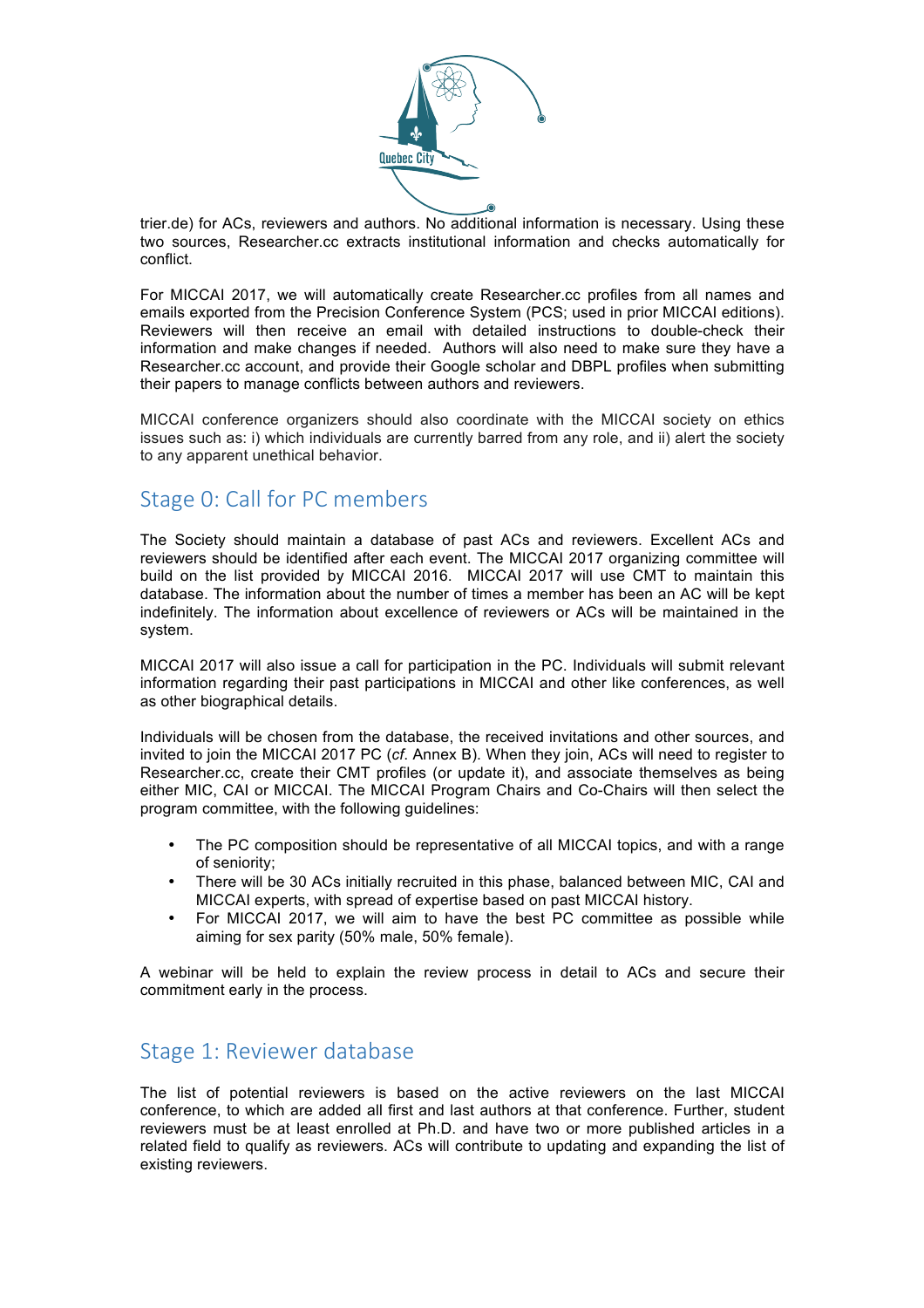

Each potential reviewer will be invited to review for MICCAI (*cf*. Annex C). By accepting to review:

- the reviewers accept to review a maximum of 6 papers
- the reviewers will be asked to create or update their CMT and Researcher.cc profiles.

## Stage 2: Intention to submit

Authors will provide an intention to submit two weeks prior to the paper submission deadline. Authors will have to provide: i) a list of co-authors and their affiliations, ii) Google scholar and DBPL profiles for each co-author where possible, iii) the title of the paper, and iv) the abstract of the paper. This information will be used to start building the assignment of papers to ACs and potential reviewers.

### Stage 3: Paper submission

Authors will submit papers in CMT. The MICCAI Conference review process will be doubleblind, i.e. the Area Chairs and reviewers won't know the authors, and the authors won't know the reviewers or Area Chairs. To achieve this, papers will have to be properly anonymized before submission. A paper will be rejected for an anonymization issue. The anonymization rules are detailed in Annex D.

Each paper will need to be submitted with at least one primary subject area and up to 3 secondary subject areas selected from the CMT system. The subject areas and the paper itself, will be used to generate suggested reviewers using an automated paper matching system embedded in the CMT system (see Stages 5, 6).

### Stage 4: Additional AC's enrolment

The goal of this step is to complement the breadth and width of expertise required on the PC, in response to the submissions from authors. Given that it is near impossible to accurately predict which domains will be highlighted in any given edition, this step allows for the adjustment of the PC composition.

The Program Chair will therefore invite approximately 10-20 additional PC members from the database of potential ACs and reviewers. These individuals will need to be free from conflict and could be drawn from the larger community. Once they agree to join, they will need to update their CMT profiles and associate themselves as being either MIC, CAI or MICCAI, however, at this point the balance between these three groups will be proportional to the submissions.

A webinar will be held for all PC members to provide early statistics and explain the process once again in detail.

### Stage 5: Paper allocation to ACs

Each paper will be assigned to an AC automatically by the CMT system, based on the subject area matching and the automated paper matching system. The Program Chairs will check the assignments to make sure that all papers received a reasonably good assignment.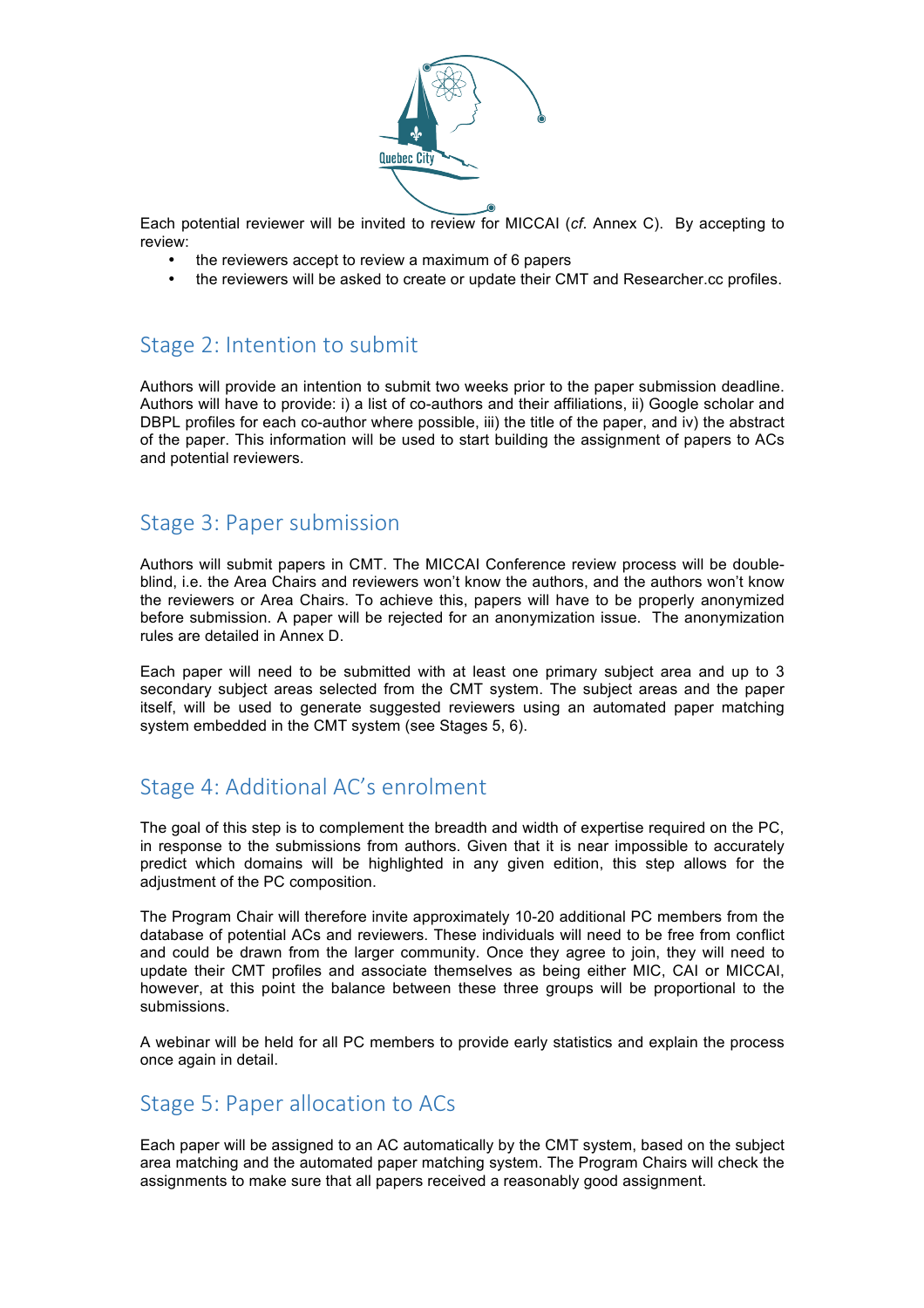

The essential role of the AC is to carry the paper throughout the review process, up until decision. The AC will use his/her knowledge of the topic and of the appropriate reviewers to ensure the best (most informative) reviews.

For MICCAI 2017, 20 papers will be allocated to each AC. This is necessary to ensure a proper statistical distribution in the ranking to follow (*cf*. Stage 7). The number of ACs will be adjusted accordingly. Thus, for approximately 50 ACs, MICCAI 2017 is expecting to handle around 1,000 submitted papers.

#### Stage 6: Paper allocation to reviewers

The goal of the paper allocation is to find the most appropriate reviewers in terms of expertise for a given paper. This step is achieved in 2 phases using the CMT system:

In phase 1, the CMT system will provide a list of potential reviewers for each paper to the AC. This ordered list will be generated based on subject areas, Toronto Paper Matching System (TPMS), and other tools use by the computer vision community. Using their expertise and judgement, the AC will re-order this list as needed and can add additional reviewers to the list.

In phase 2, the CMT system will re-optimize matching of reviewers to papers based on a large weighting on the AC's suggested ranked list of reviewers (at least 6 reviewers on the list) and the TPMS scores. The optimization will take into account the ordered list from the AC, while load balancing across all papers, reviewers and ACs. The top three reviewers on the revised list will be sent the paper for review automatically. (Note that the reviewers remain blind to the paper authorship.)

This procedure has the following advantages over previous methods:

- Better matching of paper and reviewer; should yield better reviews
- Better conflict identification and resolution
- Reduced workload for AC
- The streamlined process saves a number of steps (reviewer acceptance, reassignment of papers), and thus saves time in the process.
- In line with other conferences, thus leveraging existing reviewer experience with CMT.
- Automated procedure with fixed dates ensures that procedure is more likely to stay on track
- Potential race condition for reviewers is avoided

The PC will ensure ACs have re-ordered reviewers on time, and can provide additional opinions if a borderline situation cannot be resolved by the AC PC members.

#### Stage 7: Review

The goal of the review step is to provide constructive criticism of a submitted paper.

The reviewers will:

• Provide a comprehensive, fair review (cf. Annex E)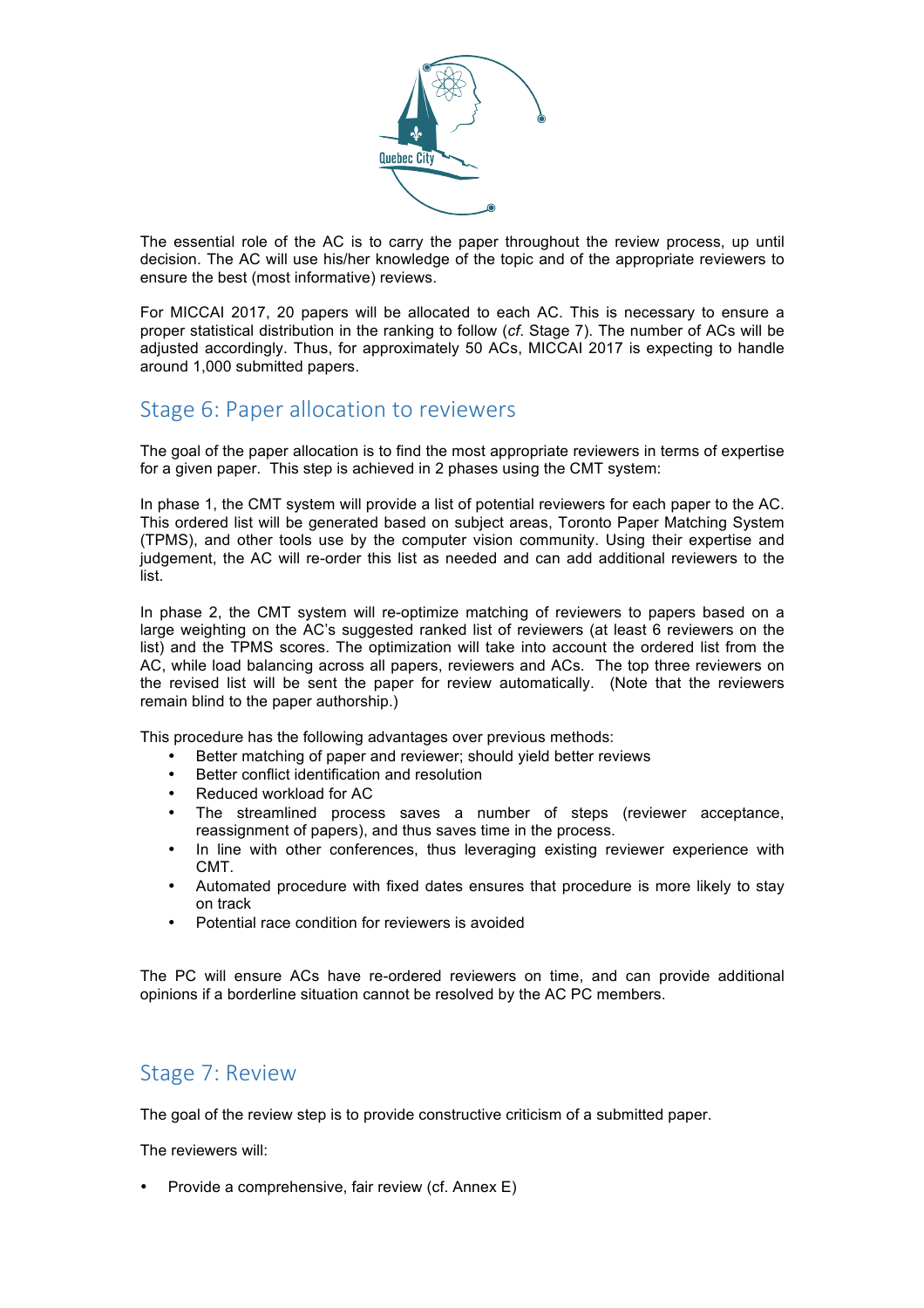

- Provide a composite score; and
- Recommend papers for orals and awards

The AC will log in frequently and react to the reviewers' actions: remind reviewers to login and download the papers, and especially ask for a more detailed or fair review. *This is critical*. Should the AC be unsatisfied with the quality of a review, and failing to get further feedback from the reviewer, then the AC will be able to ask for additional reviewer(s) input on the paper, beyond the original three reviewers. Any reviewer that does not provide a quality review will be identified in the reviewer database.

For MICCAI 2017, we will run a "live fire" trial run of both stages 4 and 5 in the weeks preceding the final deadline for paper submission. We will use approximately 40 papers submitted ahead of the deadline for this purpose. They will be assigned to their AC, who will then assign reviewers, as per the instructions set forth above. The goal of this trial run is to iron out any bugs in the CMT – with approximately 160 users - while at the same time ensuring that all PC members are familiar with the process. While these will be real reviews, the papers will be kept accessible for the reviewer in order for them to change their reviews once the rest of the conference papers are completed.

#### Stage 8: Rebuttal process

The goal of the rebuttal process is to provide a way for authors to correct possible misinterpretations in the reviewer's findings, and inform the AC's recommendation for scoring:

- Reviews of the papers are sent to the authors.
- Authors have one (1) week to submit their rebuttal (*cf*. Annex F)
- Only the AC will read the rebuttal

### Stage 9: Primary Scoring

The goal of this step is to provide a numerical score and rank for each paper assigned to the AC.

After rebuttals are entered, each AC will provide a summary score, justification, and recommendation for each assigned paper. The score need not be a numerical average of the reviewer's score, but all scores need to be justified.

Further, each AC will:

- select between 0-2 nominations for oral papers
- recommend papers for Student Awards
- recommend 2-3 Reviewer Awards

### Stage 10: Acceptance process

The goal of the decision process is to establish the list of accepted papers.

Prior to this stage, the Program Chair will update the AC regarding the total number of orals and selected papers to be awarded at the conference, after consultation with the Organizing Committee and the MICCAI Board.